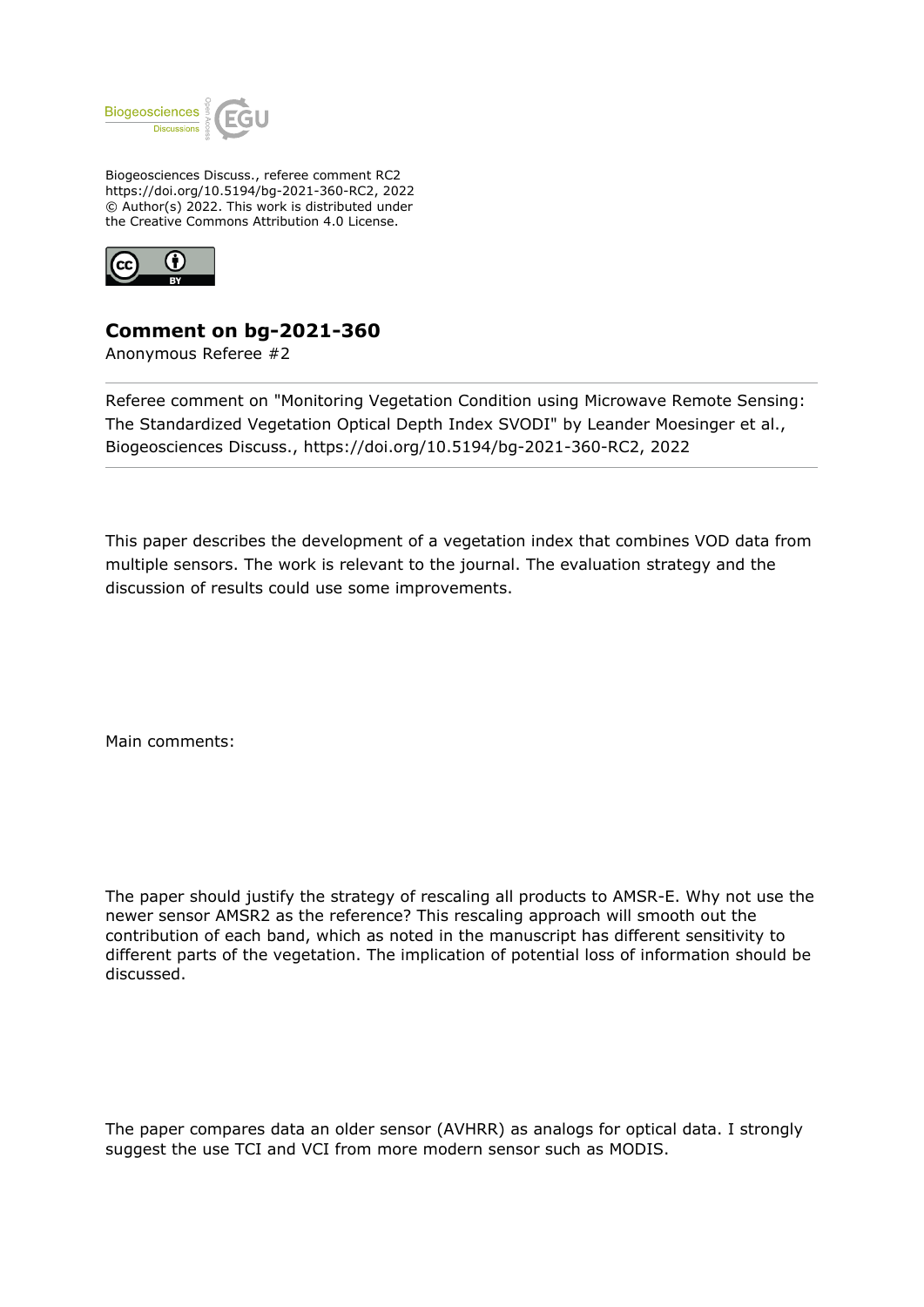The patterns of improvements (Figure 7) is not consistent with prior studies, as claimed in the article. In Figure 4a of Moesinger et al. 2020, the correlation pattern is very different. For example, the correlations are strong in the eastern US and weak in the west. Similarly correlations are strong in vegetated areas like Amazon and Congo. Here, because SVODI is an anomaly product, the semi-arid areas stand out more?

Similarly, the patterns in Figure 8 backup the statement that correlations are strongest in places where vegetation growth is limited by water availability. For example, over the agricultural areas in North America degradations are seen (see Kumar et al. 2020 ; https://hess.copernicus.org/articles/24/3431/2020/). Is that because ERA5 doesn't get the soil moisture patterns over agricultural areas, but SVODI do? You can also see similar features over Eastern China and Indus(?)

Some of the discussions around the Figures is pretty minimal and doesn't go into any depth. For example, for Figure 11 – there is no discussion of the middle and the right columns. Why have them? Similarly, Section 4.2.5 and Figure 12 provide little added information to the paper. I encourage the authors to remove extraneous and distracting results and focus on tightening the key contributions of the paper.

Other specific comments:

Page 2, para 2: A more comprehensive review of the vegetation remote sensing can be found at: Houborg, R., Fisher, J. B., and Skidmore, A. K.: Advances

in remote sensing of vegetation function and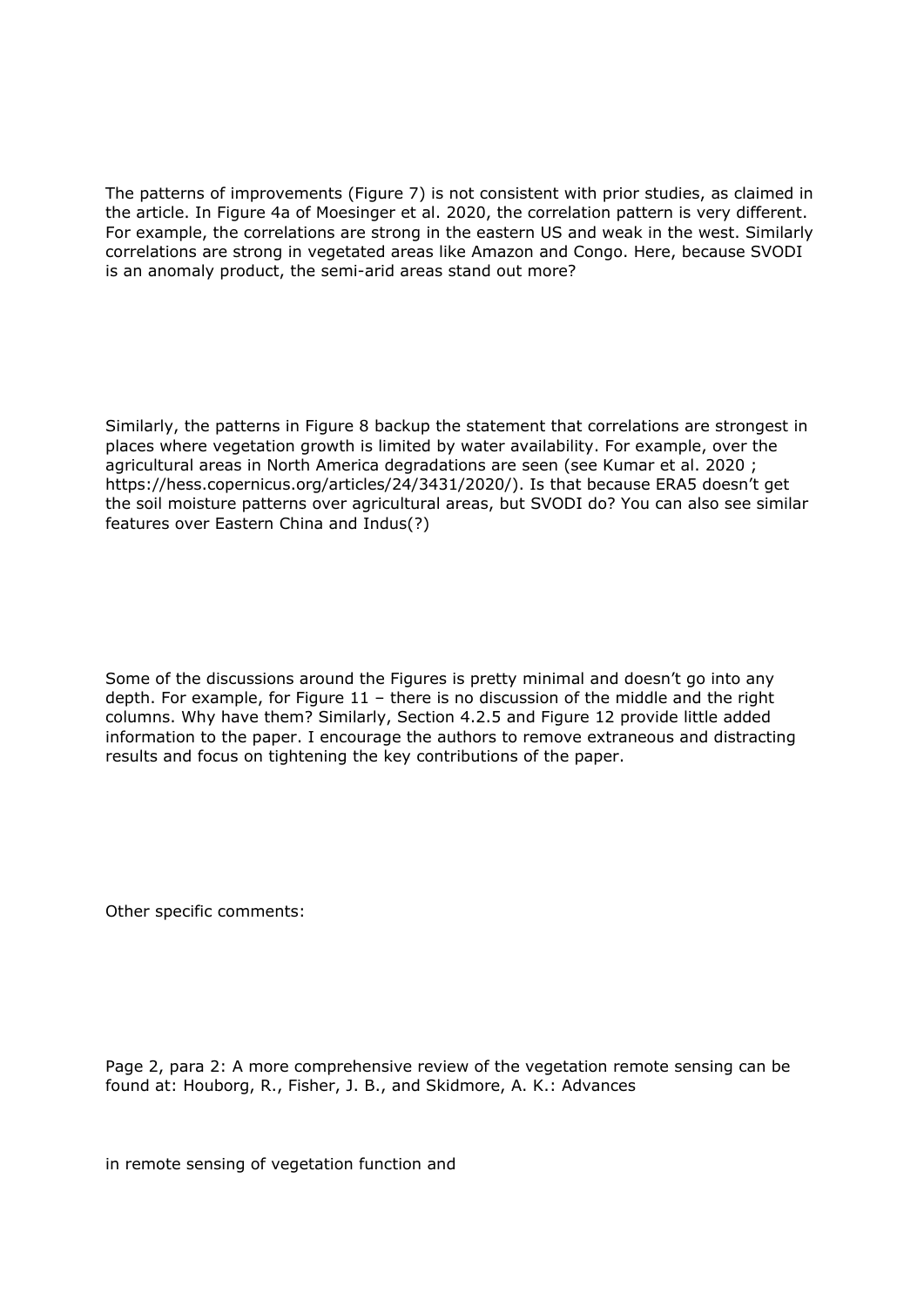traits, Int. J. Appl. Earth Obs. Geoinformation, 43, 1–6,

https://doi.org/10.1016/j.jag.2015.06.001, 2015

Line 39: A standalone sentence as a paragraph?

Line 48: The wording needs to be more precise. By 'normal', I assume that the authors are talking about deviations in a normalized distribution? Here 'normal conditions' sounds like the long-term average described in the previous para.

Line 51. Add a space between 'low.Some'

Line 64-65: The lit review needs to broader. There are lots of other work evaluating the use of VOD as an above ground biomass analog. Some are listed below:

Konings, A. G., Rao, K., and Steele-Dunne, S. C.: Macro

to micro: microwave remote sensing of plant water content

for physiology and ecology, New Phytol., 223, 1166–1172,

https://doi.org/10.1111/nph.15808, 2019.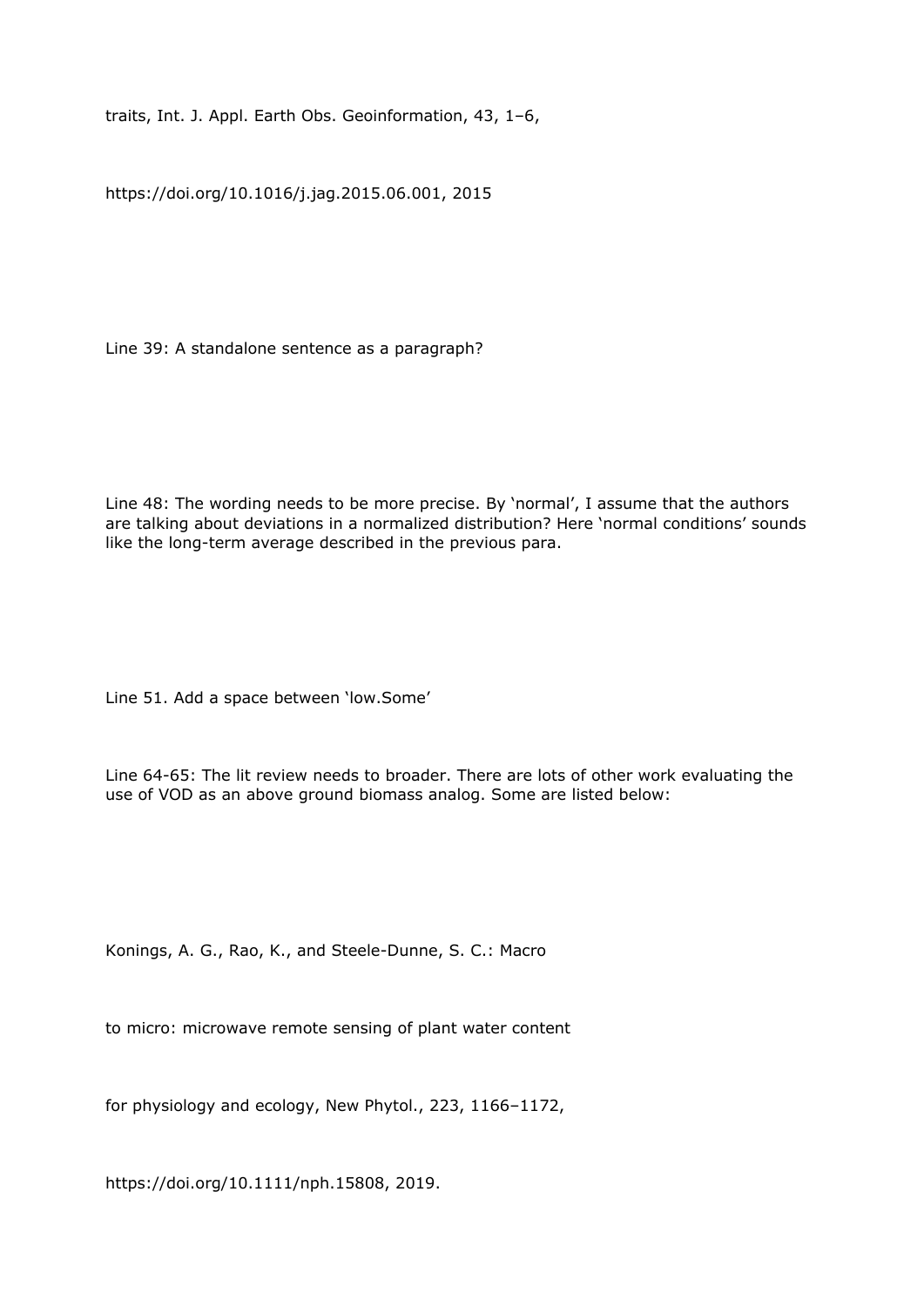Teubner, I. E., Forkel, M., Camps-Valls, G., Jung, M., Miralles,

G., Tramontana, G., van der Schalie, R., Vreugdenhil, M.,

Mâ□□singer, L., and Dorigo, W. A.: A carbon sink-driven approach

to estimate gross primary production from microwave

satellite observations, Remote Sens. Environ., 229, 100–113,

https://doi.org/10.1016/j.rse.2019.04.022, 2019.

Line 68-70: Have you established the issue of heteroscedasticity with VODCA data? It will be important to show an example and how the use of SVODI helps to reduce the noise to backup this claim.

Section 2.1.2: I suggest describing the sensors in chronological order, starting with the earliest (SSMI, TMI, WindSat, AMSR-E, AMSR2)

Figure 1: There are hardly any warm colors visible in this plot. I suggest revising the colorbar to be from 0 to 1, so that it has a better contrast.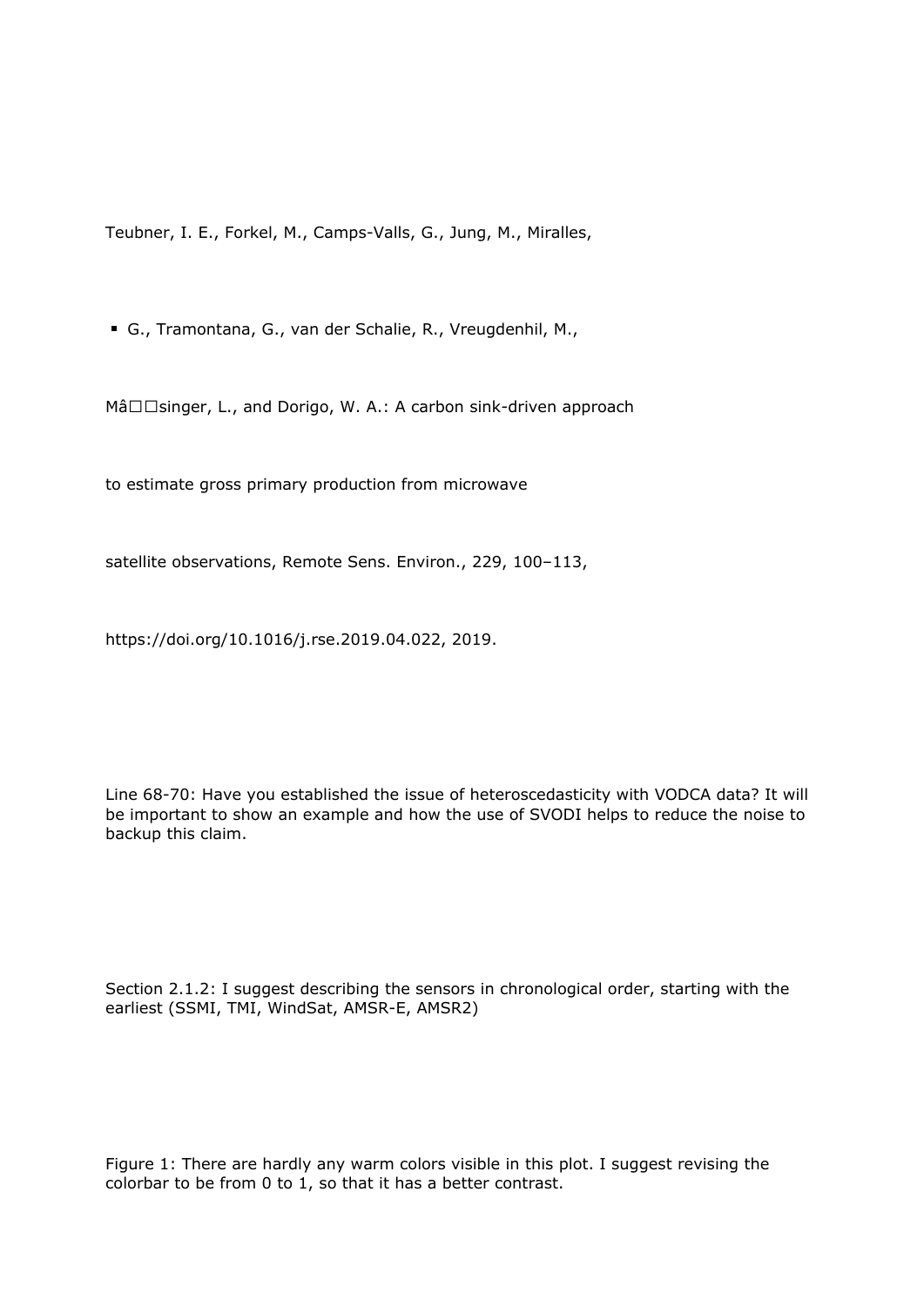Line 186: Revise to '… are drawn and p is calculated for them, …'

Line 218: What is the rationale for 16 days?

Line 240: Change to 'latter is explained in more detail below.'

Section 3.2.1: What is the rationale for examining the temporal shifts? What are you expecting to find?

Section 3.2.2: Similar to the previous section, please explain what the objective of examining the extreme values is. A reader will not know what the 'plots in Van Der Schrier et al (2013)'are.

Line 301: Is the positive trend statistically significant?

Line 310: Figure 7a shows SVODI and VCI correlation (and not VHI)